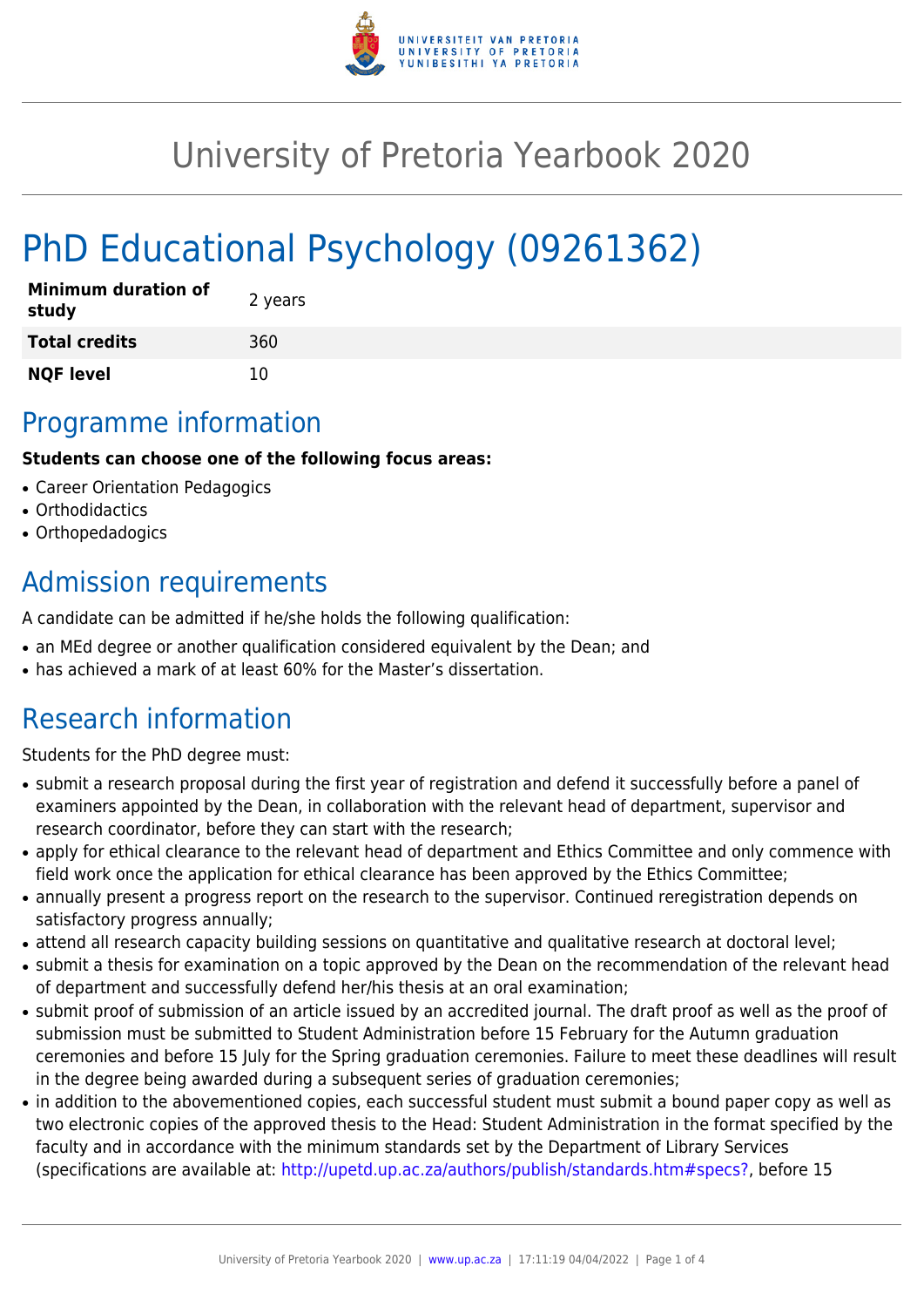

February for the Autumn graduation ceremonies and before 15 July for the Spring graduation ceremonies. Failure to meet these deadlines will result in the degree being awarded during a subsequent series of graduation ceremonies.

Guidelines for the format, submission and defending of the research proposal will be communicated by the relevant head of department .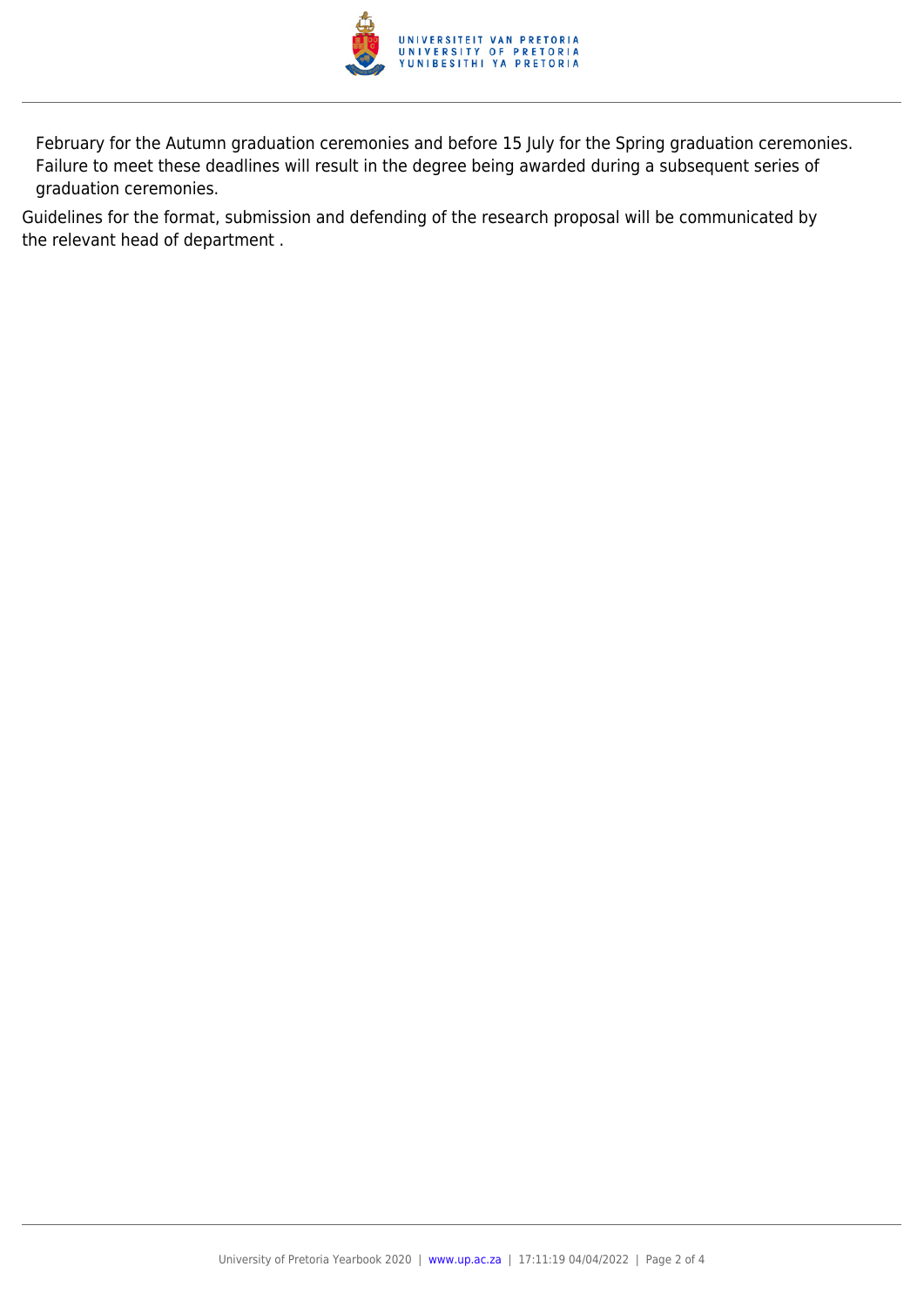

# Curriculum: Year 1

**Minimum credits: 360**

### **Core modules**

### **Thesis: Vocational orientation (Psychology) 991 (BOP 991)**

| <b>Module credits</b>         | 360.00                         |
|-------------------------------|--------------------------------|
| <b>Prerequisites</b>          | No prerequisites.              |
| <b>Language of tuition</b>    | Module is presented in English |
| <b>Department</b>             | <b>Educational Psychology</b>  |
| <b>Period of presentation</b> | Year                           |

### **Thesis: Orthodidactics (Psychiatry) 992 (ODK 992)**

| <b>Module credits</b>         | 360.00                         |
|-------------------------------|--------------------------------|
| <b>Prerequisites</b>          | No prerequisites.              |
| Language of tuition           | Module is presented in English |
| <b>Department</b>             | <b>Educational Psychology</b>  |
| <b>Period of presentation</b> | Year                           |

### **Thesis: Orthopedagogics (Psychiatry) 991 (OPG 991)**

| <b>Module credits</b>         | 360.00                         |
|-------------------------------|--------------------------------|
| <b>Prerequisites</b>          | No prerequisites.              |
| <b>Language of tuition</b>    | Module is presented in English |
| <b>Department</b>             | <b>Educational Psychology</b>  |
| <b>Period of presentation</b> | Year                           |